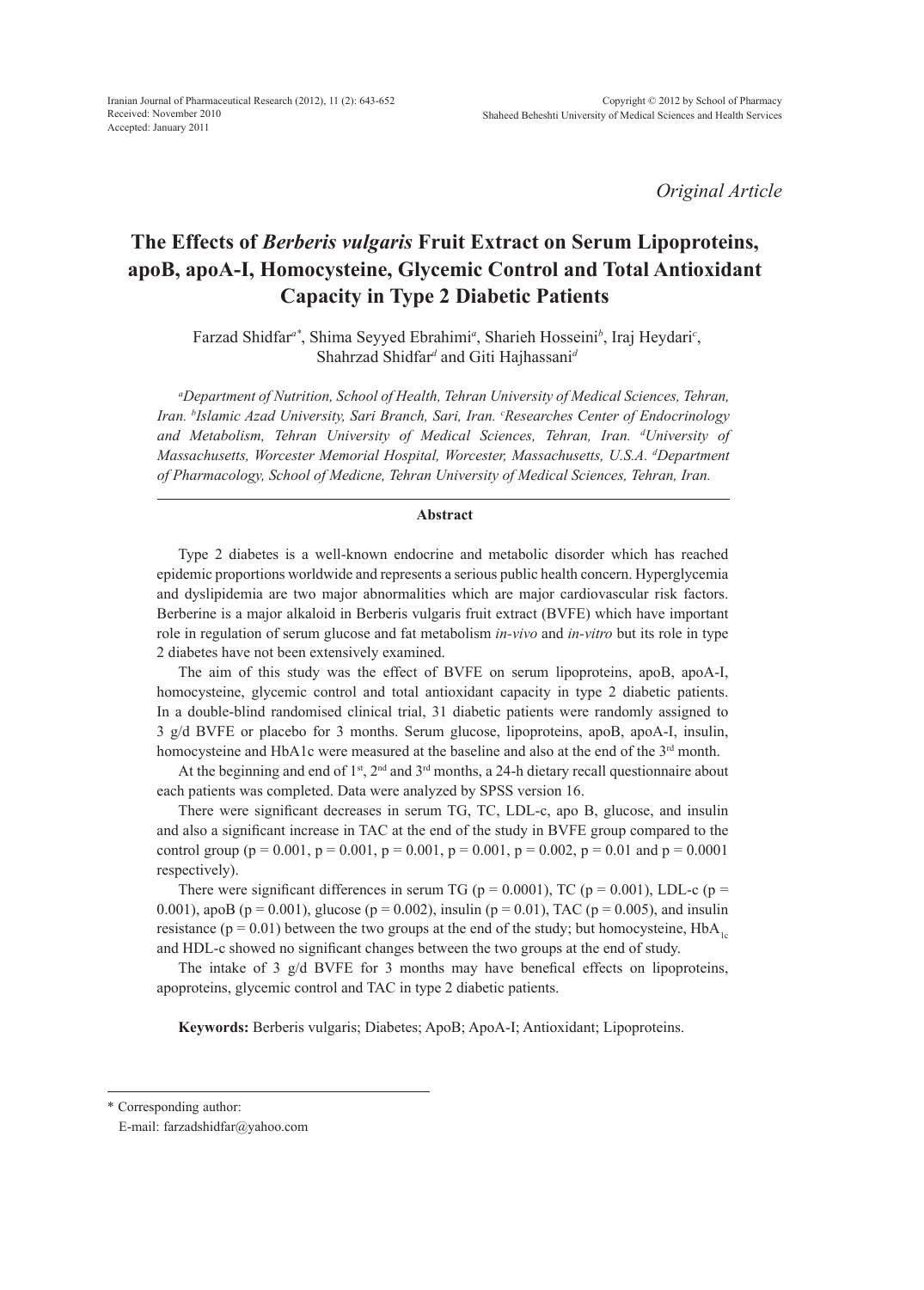#### **Introduction**

It is estimated that type 2 diabetes as a serious public health concern, will affect approximatelly 366 million people by 2030 and another sobering fact is that this epidemic is being increased at a striking rate in children and adolescents (with the biggest increase in developing countries) (1-3).

Considering its devasting affects on mortality and morbidity, various combined drug therapies and lifestyle interventions have been applied to prevent or delay the progression of diabetes; however, this epidemic will probably continue to explore new therapeutic strategies (3).

All of the existing oral hypoglycemic agents have subsequent failures after a long term of administration. Thus, new oral medications are needed for long-term control of blood glucose in patients with type 2 debetes (4).

Type 2 diabetes is characterize through the increasing in insulin resistance, plasma triglyceride, apoB, homocysteine and decreasing in apoA-I and HDL-C. ApoB and apoA-I are more important predictors for preventing from cardiovascular diseases compared to the LDL-C and HDL-C, respectively (5).

Homocysteine accelerates the spontaneous athrosclerosis, reduces the concentration of circulating HDL, apoA-I and large HDL particles, inhibits the HDL function, enhances the HDL-C clearance (6), increases the associated risk of hyperlipidemia (7) and directly elicits the oxidative stress through increasing the reactive oxygen species production and diminishing the intracellular antioxidant defense.

Berberis vulgaris is a bush with yellow to brown coloured bark. The plant has obovate leaves, bearing pendulous yellow flowers in spring succeeded by oblong red coloured fruits (barberry) (8).

Berberis vulgaris fruit is safe for human consumption and is approved by FDA (9).

Berberine is the main active alkaloid with a benzyl tetra hydroxy quinoline chemical structure which can be found in all part of Berberis vulgaris especially in its fruit (barberry). The content of berberine in its fruit is 5.2%-7.7%. Barberry is not a rich source of Berberrine but is consumed widely in Iranian food plan.

Berberine is not considered toxic at doses

used in clinical situations, nor has it been shown to be cytotoxic or mutagenic or having side effects.

Berberine is reported to have a comparable activity to sulphonureas or metformin. Administration of berberine was able to reduce FBG and HbA1c in adult patients with newlydiagnosed type 2 diabetes.

Berbeine has been shown to reduce the weight, enhance the insulin sensitivity, decrease the insulin resistance and decrease the blood glucose in genetic models of type 2 diabetes (10).

Berberine is demonstrated to reduce serum cholesterol, triglyceride and LDL-c in subjects with dyslipidemia and animals (11-14).

Berberine can act as a AMPK (AMP-activated protein kinase and so), increase the AMP/ ATP ratio and inhibits the ATP biosynthesis in mitochondria. It can also increase the insulin sensitivity (10, 15, 16), an *α*-glucosidase inhibitor (17-19), the inhibitor of adipogenesis and it has indeed an anti-obesity activity (20- 22). In addition, Berberine can increase the LDL receptor mRNA (23) and as an antioxidant, can scavenge the free radicals (25, 26). However, the majority of those researches were *in-vitro* or animal studies but the very rare clinical studies in humans were open and nonplacebo-controlled and also not consider the apoproteins, total antioxidant capacity and homocysteine.

Therefore, in the present study, we performed a randomized, double-blind, placebo-controlled trial to evaluate the effects of Berberis vulgaris fruit extract on serum lipoproteins, apoB, apoA-I, homocysteine, and glycemic control and total antioxidant capacity (TAC) in type 2 diabetic patients.

#### **Experimental**

## *Study design*

This study was a randomized, double-blind, placebo-controlled of parallel design, a 3-week run-in, and a 3-month treatment period from June 2010 to November 2010.

This study was approved by the institutional review board of Tehran University of Medical Sciences (TUMS) and the written informed consent was obtained from each patient.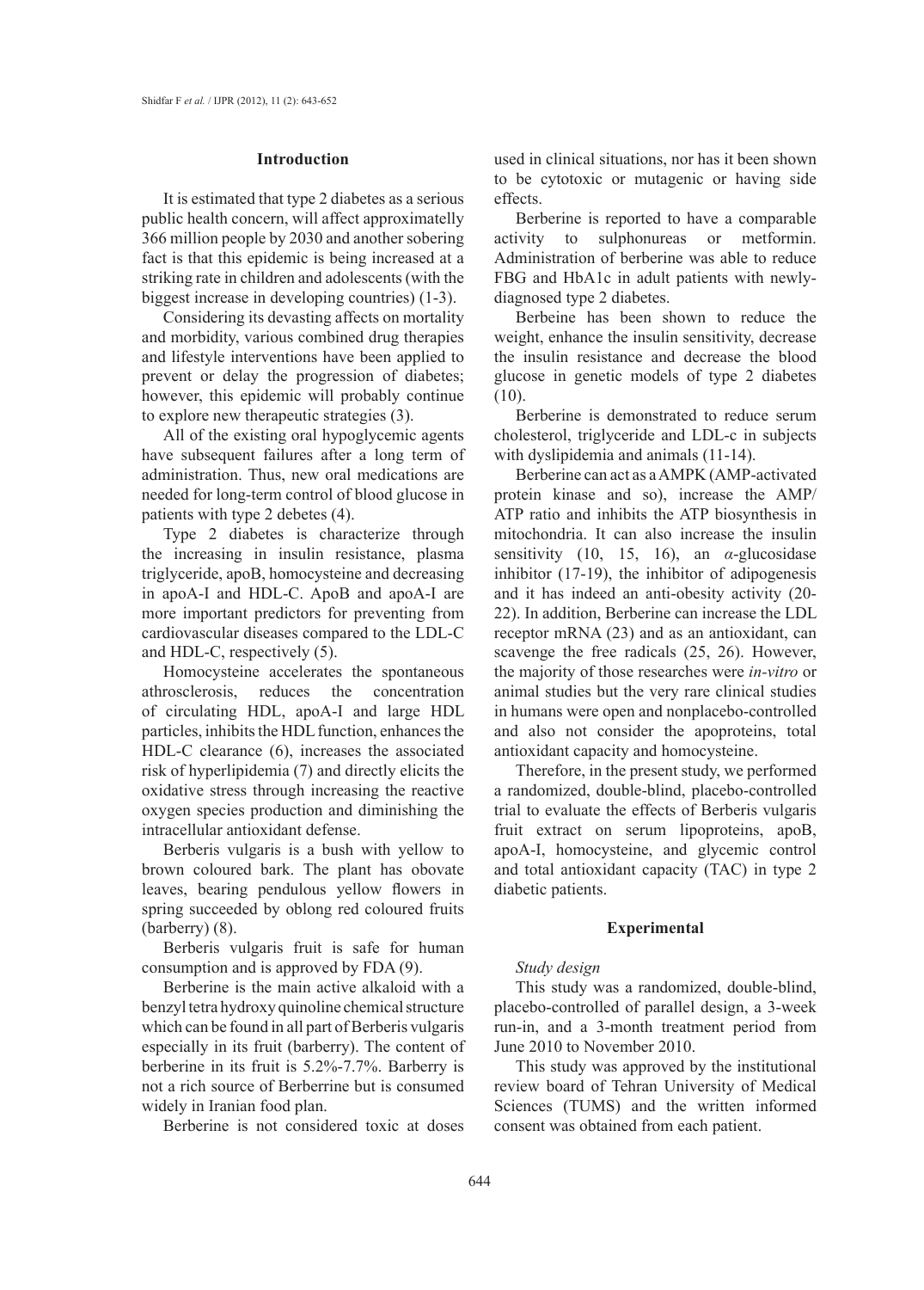The study was conducted in accordance with the principles of the declaration of Helsinki.

During a 3-week run-in period, 47 nonsmoking patients who had been diagnosed with diabetes within the previous 5 years were instructed to continue their usual diet and not consuming barberry.

Forty-seven patients were randomly assigned to receive 3 g of Berberis vulgaris fruit (barberry) extract or placebo (lactose) for 3 months .

The barberry extract and placebo, were all 500 mg similar capsules, so 6 capsules were consumed each day ( two at breakfast, two at lunch, two at evening) for 3 months.

Randomization was performed centrally and was concealed and stratified in blocks of four. From 47 patients, three were lost after randomization without any visits and two dropped out with one or two visits.

A total of 44 patients, including those two who dropped out were analyzed for the intentionto-treat efficacy.

All patients were asked to maintain their usual diet and physical activity level and not to alter their life style during the intervention. Dietary intake was monitored by the same dietitian throughout the study and participants were asked to complete a 24 h diet recall questionnaire at the beginning and after 1, 2 and 3 months and a lifestyle questionnaire (*e.g*. physical activity, income) at baseline and at the end of 3 months of intervention.

The patients were followed up through phone each week; patients who had no phone were instructed to return to the clinic every other week.

### *Participants*

We recruited study participants between June 2010 and November 2010 from the Endocrine Research Center (ERC) of Tehran University of Medical Sciences. Participants received no monetary incentive.

Eligibility criteria were: age of 25-70 years, diagnosed type 2 diabetes within the previous 5 years according to 1999 World Health Organisation, fasting plasma glucose  $\geq 120$  mg/ dL or 2-h postprandial glucose  $\geq$  200 mg/dL (27), body mass index (BMI) < 30 Kg/m<sup>2</sup>, HbA<sub>1c</sub> < 9% , clinic systolic blood pressure < 180 mmHg,

and diastolic blood pressure < 110 mmHg Patients were included if they were taking oral hypoglycaemic agents but not insulin.

The exclusion criteria were: a recent (within previous 3 months) or past history of symptomatic heart disase, myocardial infarction, angina pectoris or stroke, surgery, moderate or severe liver dysfunction, abnormal renal function (serum creatinine greater than 1.62 mg/dL) or thyroid disease or used nonsteroidal anti-inflammatory drugs, estrogen, progesterone or antioxidant vitamins. Patients using lipidlowering drugs and aspirin were included but were asked not to change the dose.

#### *Preparation of the extract*

*Berberis vulgaris* fruit was bought from Birjand in Khorasan Province located in Iran. About 10 g of dried barberry was extracted in boiling water (100 mL, for 5 min).

The filtered aqueous extract was concentrated in a rotary vaccum evaporator and dried via exposure with hot air to yield 522 mg solid material. The stock solution of the extract (10 mg/mL) was prepared from this solid material on the day of experiment (8).

#### *Laboratory analyses*

Participants were required to provide venous blood samples after fasting overnight for 12-14 h on day 0 and at the end of intervention (the  $3<sup>th</sup>$ month).

All patients were required to refrain from alcohol, cigarettes and heavy physical exercise for at least 1 weak before obtaining the blood samples for biochemical measurment.

Glucose was measured immediately using an enzymatic method (CX-7 biochemical autoanalyzer; Beckman Brea, CA).

Serum insulin was measured using a doubleantibody RIA (Diagnostic Systems Laboratories, Webster, TX). Serum total cholesterol and triglycerides were measured through enzymatic methods (Beckman Coulter Inc., Fullerton, CA). HDL-c and LDL-c were determined using immunoinhibition methods (HDL-c, LDL-c Direct, Wake Pure Chemical Industeris Ltd. GmbH, Neuss, Germany).  $HbA_{1c}$ , homocysteine and TAC were determined using colorimetry (Pars Azmon kit, Tehran, Iran), ELISA (Randox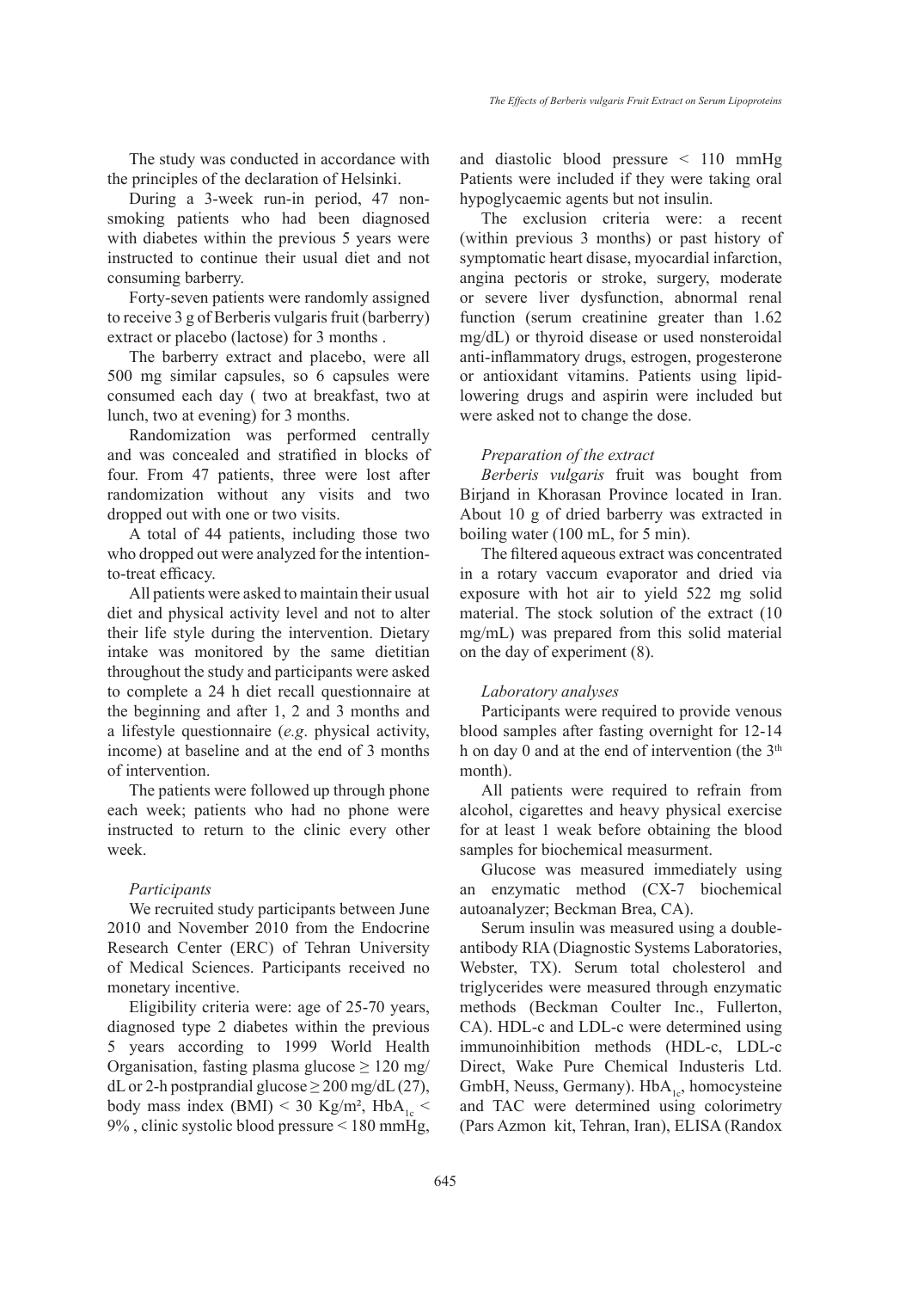| Groups                   |                 |                           |                                    |                           |  |  |  |
|--------------------------|-----------------|---------------------------|------------------------------------|---------------------------|--|--|--|
| <b>Variable</b>          |                 | Control $(n = 21)$        | <i>Barberry</i> extract $(n = 21)$ |                           |  |  |  |
|                          | <b>Baseline</b> | <b>After intervention</b> | <b>Baseline</b>                    | <b>After intervention</b> |  |  |  |
| Weight (Kg)              | $75.9 \pm 6.5$  | $76.5 \pm 6.7$            | $75.2 \pm 7$                       | $74.4 \pm 6.2$            |  |  |  |
| BMI (Kg/m <sup>2</sup> ) | $27.7 \pm 1$    | $27.8 \pm 1.1$            | $27.3 \pm 1$                       | $27.1 \pm 1$              |  |  |  |

**Table 1.** Anthropometric data at baseline and after intervention.

kit, Co.Antrim, U.K.) and colorimetry (28), respectively. The within-assay and the betweenassay  $CV(%)$  for these assays  $(n = 10)$  were under 1.2 and 1.4, respectively.

#### *Statistical analysis*

Statistical analysis was performed using the PC SPSS 13.0 (SPSS Inc., Chicago, IL) and data were presented as mean  $\pm$  SD.

A sample size of 21 patients in each of the two study groups, with a dropout rate up to 10%, was planned to provide a 90% power to detect a 10% or greater (with 95% confidence intervals,  $\alpha$  =  $0.05, \beta = 0.1$ ) reduction in fasting serum glucose concentration (the primary end point variable) in the berberine group, compared with the placebo group after 3 months at the end of the study.

Normal distribution of the variables was checked through Kolmogorov-Smirnov test; Student's t-test was used to test whether the differences between the mean values of the items studied in both groups were significant.

Differences in the same participants before and after 10 weeks of intervention were evaluated using paired t-test.

Diet records were analyzed by using Food Processor II software. ANOVA was employed to compare the means in different intervals of the 24 h diet recall questionnaires and also the values of within-assay and between-assay of the measurement.

For qualitative variables (*e.g*. education, occupation, income and physical activity ), a chi-square test was used.

## **Results**

Forty-two of forty-seven randomly assigned diabetic participatnts completed the study. Baseline characteristics of the participants confirmed that they were well matched for the inclusion criteria (age =  $53.1 \pm 6.3$  years in

barberry extract versus  $52.2 \pm 4.9$  in control group.

The duration of diabetes were  $5.5 \pm 1.2$  years in Berberis vulgaris fruit extract (BVFE) versus  $5.4 \pm 1.7$  in control group.

There were no significant difference in age, duration of study, weight and BMI between the two groups (Table 1).

There was no significant difference in dietary intake of the participants in BVFE group during the study individually and also compared to the placebo group (Table 2).

The expected potential confounders to the results of the study included age and body size. None of these characteristics at baseline were significantly different between the two groups. Qualitative variables (*e.g*. education, physical activity, *etc*) measured through valid questionnire showed no significant difference between the two groups.

There were significant decreases in serum TG, TC, LDL-c, apo B, glucose and insulin and also significant increase in TAC at the end of the study in BVFE group compared to the control one ( $p = 0.001$ ,  $p = 0.001$ ,  $p = 0.001$ ,  $p = 0.001$ ,  $p = 0.002$ ,  $p = 0.01$  and  $p = 0.0001$  respectively) (Table 3, Figures 1-3).

However, we found no signifcant difference in HDL-c, homocysteine and HbA1c but LDL-c/ HDL-c, TG/HDL-c, apoB/apoA-I and insulin resistance had significant decreases at the end of study in BRFE group compared to the placebo group ( $p = 0.001$ ,  $p = 0.003$ ,  $p = 0.01$ , and  $p =$ 0.01) (Table 3).

## **Discussion**

The results of this randomised clinical trial demonstrated that in forty-two diabetic participants, BVFE produced significant decrease in TG, TC, LDL-c, apoB, insulin resistance, glucose, insulin and significant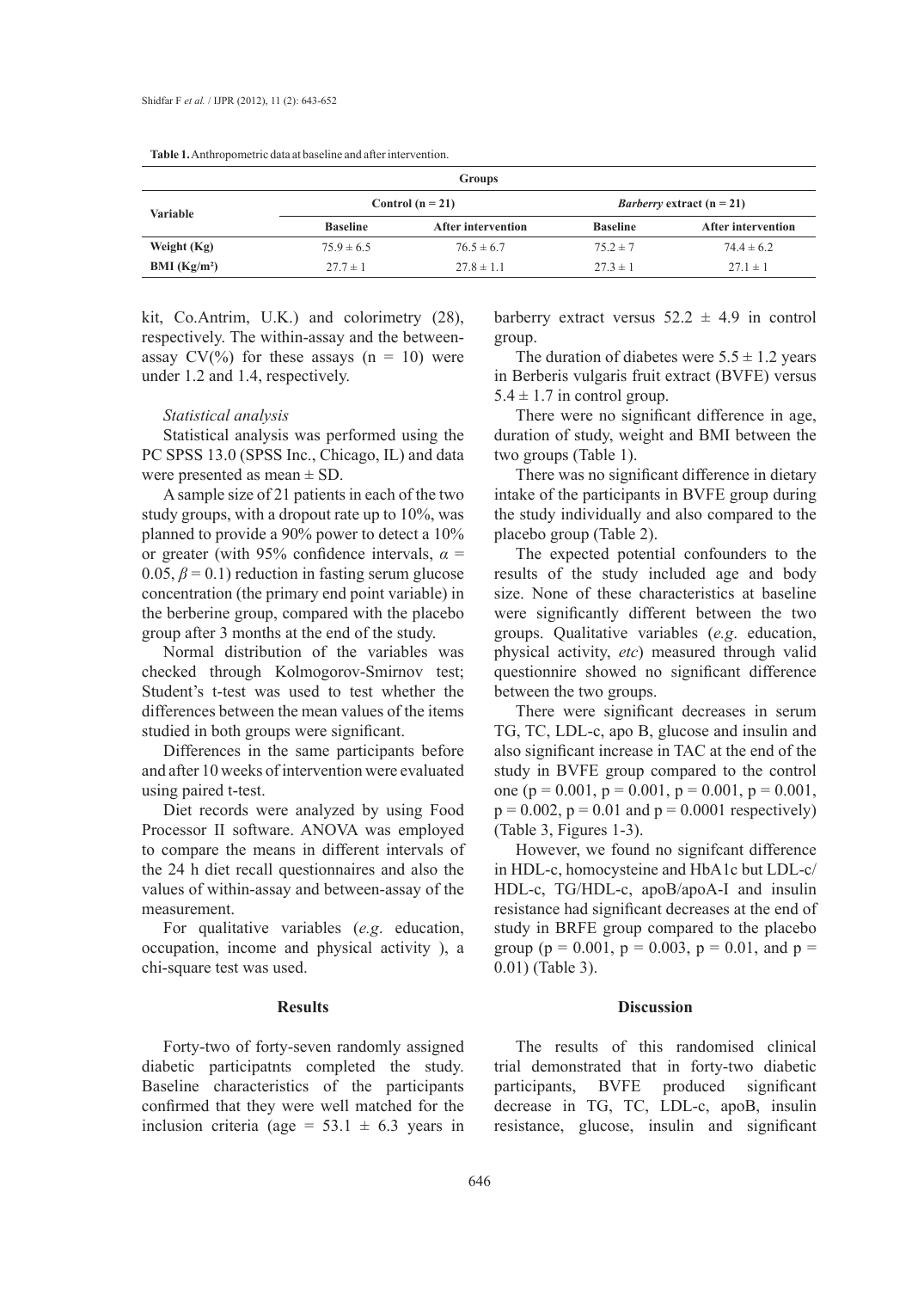| <b>Nutrients</b>      | <b>Groups</b> | <b>Basline</b>   | $1st$ month                      | $2nd$ month                      | $3rd$ month                      |
|-----------------------|---------------|------------------|----------------------------------|----------------------------------|----------------------------------|
| Energy(kcal/d)        | <b>BVFE</b>   | $1435 \pm 364$   | $1470 \pm 281$                   | $1450 \pm 212$                   | $1433 \pm 260$                   |
|                       | Control       | $1428 \pm 356$   | $1463 \pm 274$                   | $1442 \pm 205$                   | $1426 \pm 264$                   |
| Protein $(g/d)$       | <b>BVFE</b>   | $49.6 \pm 6.5$   | $47 \pm 5.5$                     | $44.9 \pm 5.5$                   | $45.2 \pm 2.7$                   |
|                       | Control       | $48.5 \pm 6.1$   | $46 \pm 4.5$                     | $43.8 \pm 5.1$                   | $44 \pm 2.1$                     |
| Carbohydrate(g/d)     | <b>BVFE</b>   | $140.8 \pm 18.7$ | $138.3 \pm 4.8$                  | $135.3 \pm 9.1$                  | $138.4 \pm 4.4$                  |
|                       | Control       | $138.7 \pm 18.1$ | $137.1 \pm 4.7$                  | $134.1 \pm 8.1$                  | $137.3 \pm 4.1$                  |
| Fibre $(g/d)$         | <b>BVFE</b>   | $3.7 \pm 0.5$    | $3.5 \pm 0.4$                    | $3.6 \pm 0.4$                    | $3.7 \pm 0.4$                    |
|                       | Control       | $3.7 \pm 0.7$    | $3.4 \pm 0.5$                    | $3.5 \pm 0.5$                    | $3.8 \pm 0.1$                    |
| Total $fat(g/d)$      | <b>BVFE</b>   | $35.2 \pm 4.0$   | $36 \pm 1.9$                     | $36.1 \pm 2.1$                   | $35.1 \pm 4$                     |
|                       | Control       | $34.1 \pm 3.9$   | $35.9 \pm 1.7$                   | $35.3 \pm 2$                     | $35 \pm 3$                       |
| <b>Saturated</b>      | <b>BVFE</b>   | $13.1 \pm 1.9$   | $13 \pm 1.9$                     | $12.9 \pm 1.9$                   | $12.5 \pm 1.8$                   |
| Fatty acids $(g/d)$   | Control       | $13 \pm 1.8$     | $12.9 \pm 1.8$                   | $12.8 \pm 1.9$                   | $12.7 \pm 1.9$                   |
| Monounsaturated       | <b>BVFE</b>   | $9.5 \pm 0.6$    | $9.3 \pm 1$                      | $9.4 \pm 1.3$                    | $9.6 \pm 1.5$                    |
| Fatty $acids(g/d)$    | Control       | $9.1 \pm 0.5$    | $9.2 \pm 1$                      | $9.3 \pm 1.2$                    | $9.5 \pm 1.4$                    |
| Polyunsaturated       |               |                  |                                  |                                  |                                  |
| Fatty acids $(g/d)$   | <b>BVFE</b>   | $7.9 \pm 1$      | $8 \pm 9.8$                      | $7.9 \pm 0.9$                    | $7.9 \pm 0.9$                    |
|                       | Control       | $7.8 \pm 0.9$    | $7.9 \pm 0.7$                    | $7.8 \pm 0.8$                    | $7.8 \pm 0.9$                    |
| Cholesterol $(g/d)$   | <b>BVFE</b>   | $39.4 \pm 8.6$   | $38.7 \pm 8.3$                   | $38.9 \pm 8.1$                   | $39.1 \pm 8.8$                   |
|                       | Control       | $39.1 \pm 8.5$   | $38.5 \pm 9.3$                   | $38.8 \pm 7.9$                   | $38.9 \pm 8.2$                   |
| Vitamin $c(mg/d)$     | <b>BVFE</b>   | $18 \pm 6.9$     | $17.3 \pm 2.5$<br>$17.1 \pm 1.5$ | $16.3 \pm 2.5$<br>$16.2 \pm 1.5$ | $17.4 \pm 6.6$<br>$17.3 \pm 5.6$ |
| Vitamin $E(mg/d)$     | Control       | $17.9 \pm 6.2$   | $2.6 \pm 0.7$                    | $2.7 \pm 0.8$                    | $2.7 \pm 0.7$                    |
|                       | <b>BVFE</b>   | $2.7 \pm 0.7$    | $2.5 \pm 0.6$                    | $2.6 \pm 09$                     | $2.6 \pm 0.8$                    |
| Vitamin A $(\mu g/d)$ | <b>BRFE</b>   | $190.1 \pm 60.4$ | $227 \pm 45.5$                   | $230 \pm 45.5$                   | $224.8 \pm 52.8$                 |
|                       | Control       | $189.8 \pm 60.3$ | $220 \pm 41.2$                   | $225 \pm 43.1$                   | $223.1 \pm 21.7$                 |

Table 2. Daily dietary intake at beginning, end of 1<sup>st</sup>, 2<sup>nd</sup> and 3<sup>rd</sup> month.

increase in TAC compared to the placebo group at the end of study.

To our knowledge, the present study is the first one which has compared the effect of BVFE among the diabetic patients. Significant decrease in serum TG was consistent to leng (18), Tang (19), Zhang (1) and Lee (15) studies, but all of these studies used purified berberine and were in animals but Zhang (30) and Yin (4) studies in type 2 diabetic patients, also reported significant decrease in serum TG.

However, these two studies also used purified berberine which its content was higher compared to the berberine in BVFE of our study. Wei reported the decrease of serum TG due to 0.5 g/d berberine for 3 months and indicated that the reducing effect of TG was more effective compared to reducing effect of TC which was consistent in our study. Wei indicated that the berberine effect on TG was similar to fibrate effect (31). Zhou concluded that berberine in BVFE decreases the accumulation of lipid drops in preadipocytes and inhibits the terminal differentiation of adipocyte, which may be associated with its effect on decreasing the expression of PPAR gamma 2 (proxisome proliferation activated receptor gamma 2) mRNA and protein suggesting that berberine has advantages in the decreasing of serum TG and lipid stores of diabetic patients (32).

We found a significant decrease in serum TC in BVFE group compared to the control group which was consistent in the studies of Yin (4), Zhang (30) and Wei (31) in diabetic patients with 0.5 g, 1 g and 0.5 g/d, respectively, for 3 months.

It seems that the cholesterol-reducing effect of berberine was due to the up-regulation of LDL-receptor (31). Animal studies by leng (18),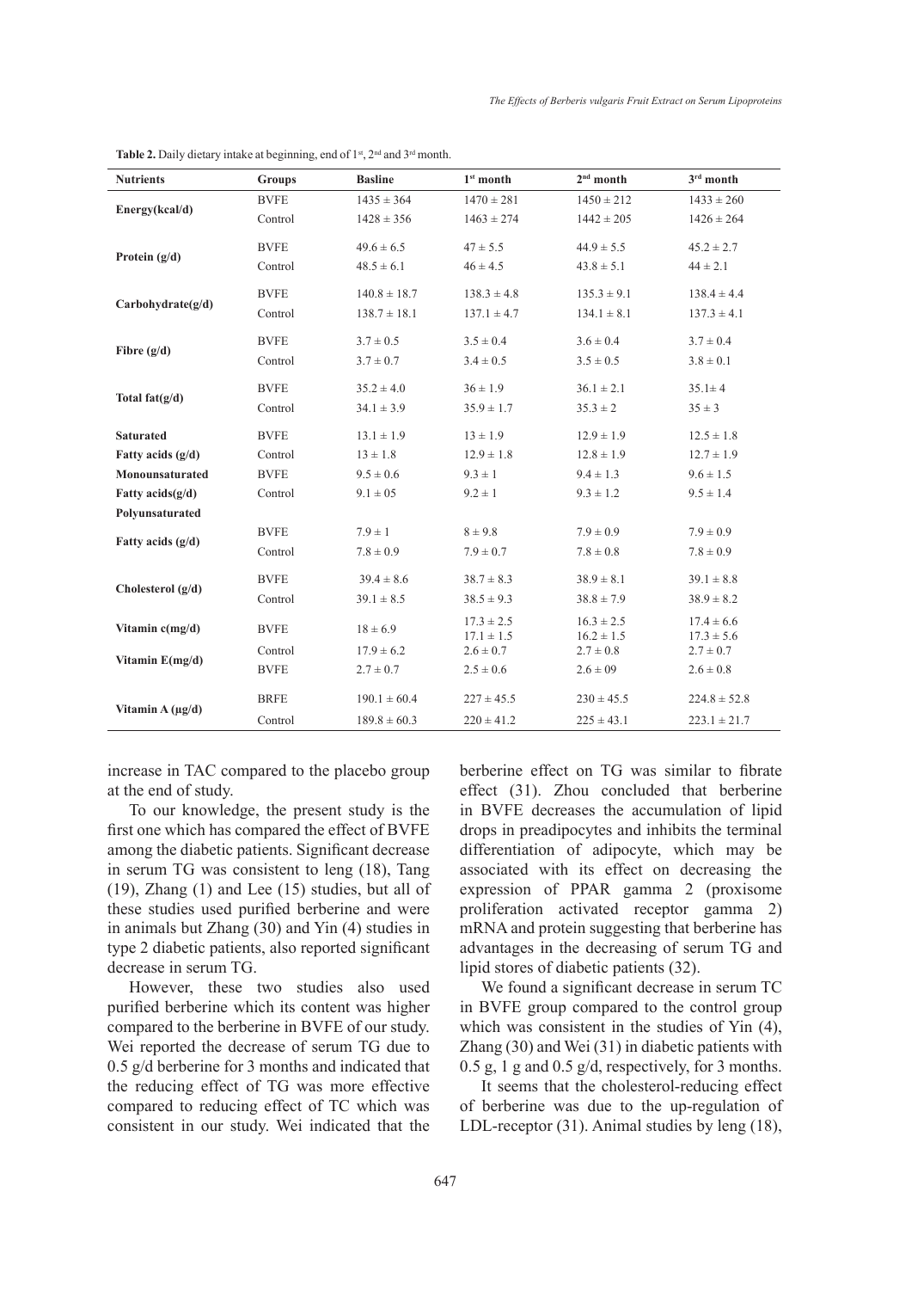|                           | Control         |                  | Group $(n=21)$           |          | <b>BVFE</b>      | Group $(n=21)$                |
|---------------------------|-----------------|------------------|--------------------------|----------|------------------|-------------------------------|
| Variable                  | <b>Beseline</b> |                  | <b>After-ntervention</b> |          | <b>Baseline</b>  | <b>After-intervention</b>     |
| TG (mg/d)                 |                 | $201.6 \pm 3.7$  | $203.3 \pm 3.7$          |          | $200.8 \pm 4.1$  | $171.3 \pm 3.1A$ <sub>B</sub> |
| $TC$ (mg/d)               | $203.4 \pm 8.6$ |                  | $205.8 \pm 7.19$         |          | $203 \pm 8.6$    | $180.1 \pm 7.5A$ <sub>B</sub> |
| $LDL-c(mg/d)$             | $123.8 \pm 6.1$ |                  | $125.5 \pm 9.2$          |          | $123.8 \pm 7$    | $106.9 \pm 4.5$ A,B           |
| $HDL-c(mg/d)$             | $40 \pm 2.4$    |                  | $39.7 \pm 2.6$           |          | $40.6 \pm 2.2$   | $40.8 \pm 2.4$                |
| LDL-c/HDL-c               | $3.1 \pm 0.2$   |                  | $3.1 \pm 0.2$            |          | $3 \pm 0.2$      | $2.6 \pm 0.2$ A,B             |
| TG/HDL-c                  | $5 \pm 3.6$     |                  | $5.14 \pm 0.3$           |          | $4.9 \pm 0.3$    | $4.2 \pm 0.2 C, D$            |
| $apoB$ (mg/d)             | $128.4 \pm 6.3$ |                  | $130 \pm 7$              |          | $128.1 \pm 6.8$  | $111.2 \pm 6.5A$ , B          |
| $apoA-I(mg/d)$            | $135.8 \pm 3.9$ |                  | $135.5 \pm 4.4$          |          | $136 \pm 4.2$    | $135.5 \pm 4$                 |
| $Homocysteine(\mu mol/I)$ | $15.2 \pm 1.1$  |                  | $15.3 \pm 3.3$           |          | $15.3 \pm 1.2$   | $15.1 \pm 2.3$                |
| apoB/apoA-I               | $0.9 \pm 0.06$  |                  | $0.96 \pm 0.05$          |          | $0.94 \pm 0.06$  | $0.82 \pm 0.04E$ ,F           |
| $TAC(\mu mol/I)$          |                 | $802.1 \pm 23.2$ | $799.6 \pm 23$           |          | $805 \pm 24.8$   | $925.6 \pm 39.2$ G, H         |
| <b>HOMA-IR</b>            | $3.5 \pm 0.2$   |                  | $3.5 \pm 0.2$            |          | $3.4 \pm 0.2$    | $2.3 \pm 0.1E$ ,F             |
| $HbA1c(\%)$               | $7.36 \pm 1.3$  |                  | $7.25 \pm 1.2$           |          | $7.4 \pm 1.5$    | $7.2 \pm 1.3$                 |
| Glucose(mg/d)             | $140.2 \pm 6.2$ |                  | $141 \pm 7.5$            |          | $140.3 \pm 7.70$ | $117 \pm 5.7$ J,I             |
| Insulin(mIu/mL)           | $10.1 \pm 1.4$  |                  | $10.2 \pm 1.3$           |          | $10. \pm 1.1$    | $8.2 \pm 1.5$ E,F             |
| A: $p = 0.001$            | students        | t-test           | $B: p = 0.001$           | paired   | t-test           |                               |
| C: $p = 0.003$            | studetns        | t-test           | $D: p = 0.003$           | paired   | t-test           |                               |
| E: $p = 0.01$             | studetns        | t-test           | $F: p = 0.01$            | paired   | t-test           |                               |
| G: $p = 0.0001$           | paired          | t-test           | H: $p = 0.0001$          | studetns | t-test           |                               |
| $I: p = 0.002$            | paired          | t-test           | $J : p = 0.0002$         | studetns | t-test           |                               |

**Table 3.** Serum lipoprotein,apoproteins,glycemic control,homocysteine and total antioxidant capacity in two groups.

Lee (15) and Tang (19) were also consistent based on our study and they reported that purified berberine down-regulates the expression of genes involved in lipogenesis and up-regulates those involved in energy expenditure in adipose tissues and muscle.

Berberine treatment resulted in increased AMP-activated protein kinase (AMPK) activity in 3T3-L1 adipocytes and L6 myotubes and reduced the lipid accumulation in T3-L1 adipocytes (15).

In our study, a significant decrease in LDL-c in BVFE group compared to placebo group was consistent to Yin (4), Yin (10), Zhang (30), Tang (19) and Wei (33) which were animal studies. It seems that the benefical effect of berberine is due to the elevated low density lipoprotein receptor expression through a post-transcriptional mechanism that ehanced the stability and halflife of LDL receptor mRNA and also berberinestabilized LDL receptor mRNA through an extracellular signal-regulated kinase-dependent pathway (33, 10).

On the other hand, berberine inhibits

mitochodrial function (inhibited oxygen consumption, increase AMP/ATP ratio and AMPK activation) and this mechanism can lead to up-regulation of glucose and lipid metabolism (10). The Imanshahidi's report was consistent to our study, however he indicated hypotensive, antiarrhythmic and lowering peripheral vascular resistance (34) which we didn't measure it in our study.

There was no significant difference in HDL-c and apoA-I at the end of study in BVFE group compared to control group which was consistent to Yin (10) and Yin (4) but was inconsistent with Leng (18) and Tang (19) who reported the increase of HDL-c and apoA-I.

However all of studies were animal studies. It seems that higher intake of berberine in these two studies lead to significant increase in HDL-c and (18,19) apoA-I (18).

We saw significant decrease in apoB in BVFE group at the end of the study compared to placebo. Only one study which is an animal study (18), reported a similar result to our study on apoB, but no human study have assessed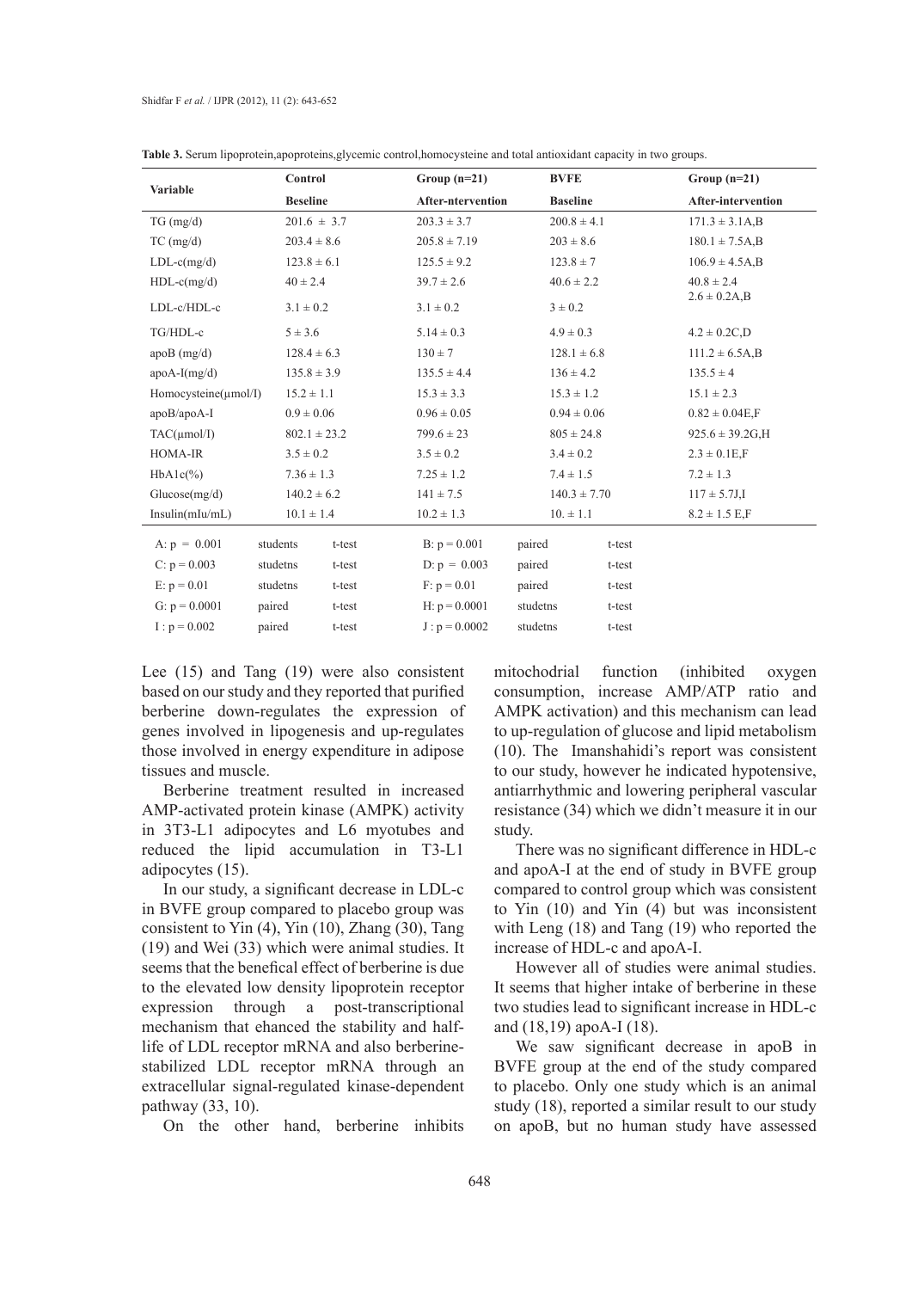

Figure 1. The apoA-I concentration in two groups at the baseline and post-intervention.

BVFE or purified berberine on apoB.

However, we saw no significant change in homocysteine but LDL-c/HDL-c, TG/HDL-c, TC/HDL-c and apoB/apoA-I were significantly decreased in BVFE group compared to placebo one. LDL-c/HDL-c is a well-established risk factor for cardiovascular disease (CVD) and increasing the LDL-c/HDL-c is associated with increasing the CVD but TG/HDL-c has been identified as a stronger predictor of myocardial infarction than either TC/HDL-c or LDL-C/HDL-c.

In addition, high serum TG with low serum HDL concentration (in diabetic patients) have an important role in transition from atheroma to athrothrombosis.

Small dense LDL particles are associated

with an increased risk of coronary artery disease and an increase in plasma TG concentration. Both TG and HDL-c are the major determinants of LDL particle size partly for the exchange of TG from VLDL for cholesterol ester in LDL, which is mediated by cholestryl ester transfer protein (CETP). It is possible that as serum TG decrease after the BVFE intake, fewer TGs are transferred to LDL by CETP, reducing the formation of TG-enriched LDL, which minimize the opportunity for lipoprotein lipase to convert large LDL particles to small LDL ones (28).

Decreasing the TG /HDL-c and apoB/ apoA-I in our study means that the small dense LDLs are decreased significantly and coronary artery disease and myocardial infarction risk in BRFE



**Figure 2.** The TAC concentration in two groups at the baseline and post-intervention.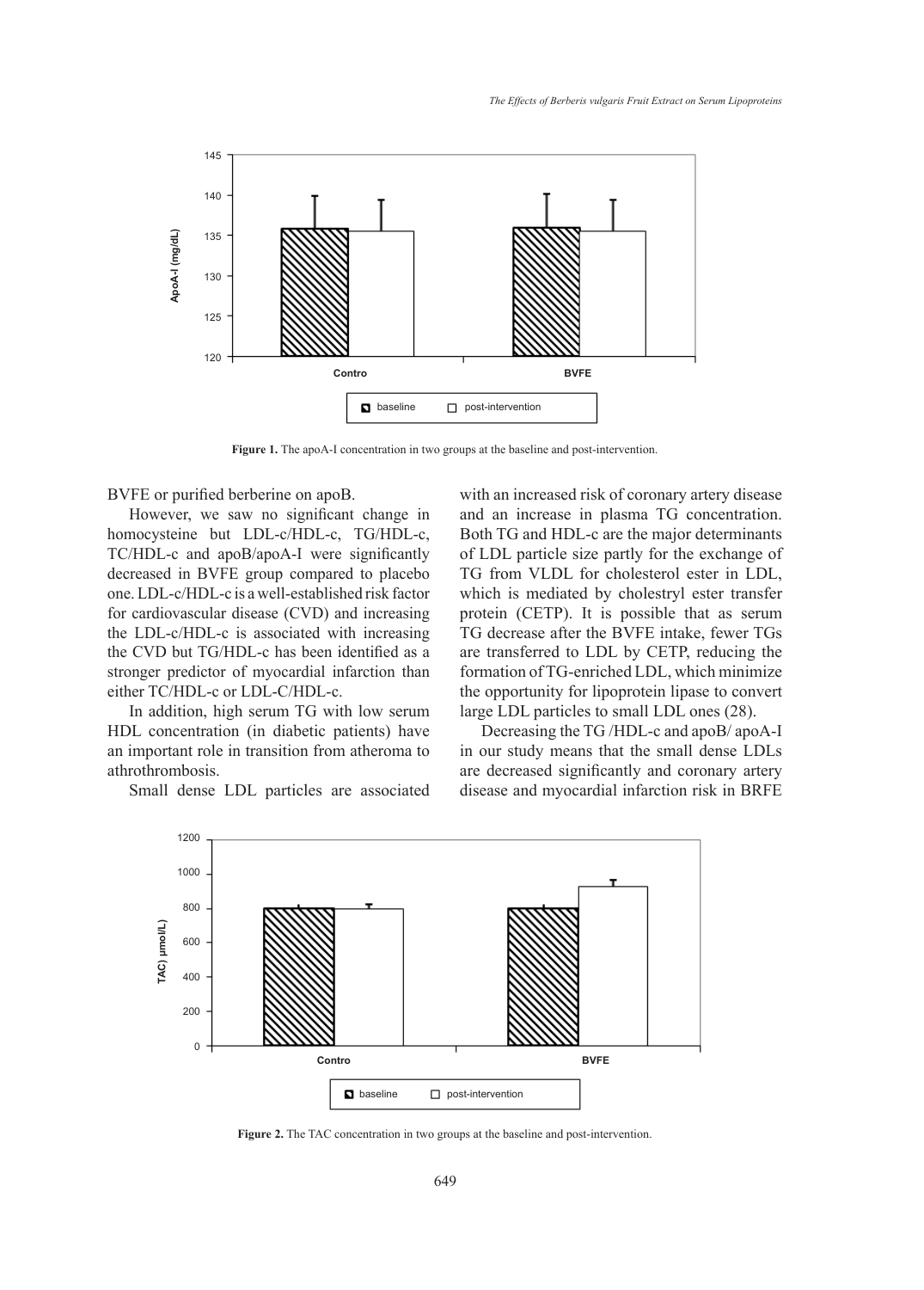

Figure 3. The apoB concentration in two groups at the baseline and post-intervention.

group is much lower than control one.

Decrease of serum glucose in our study was consistent to Zhang (1) and Wei (33) in diabetic patients. Zhang announced that the hypoglycemic effect of berberine is due to inducing glycolysis and inibiting glucose oxidation in mitochondria and activating the AMP-activated protein kinase (AMPK) pathway (1).Wei indicated that the decrease of serum glucose was due to the lowering serum RBP4 levels and up-regulated the expression of tissue GLUT4 protein. RBP4 was highly related to the insulin resistance (IR) and type 2 diabetes mellitus and the serum GLUT4 levels were inversely correlated with the expression of tissue GLUT4 protein.

So, lowering the serum RBP4 levels may be an effective strategy for the prevention and treatment of type 2 diabetes mellitus (33). Leng (18), Tang (19), Lee (15), Yin (24) studies, similar to Wei (33) were consistent with our study, however all of these were animal studies but Zhang (30) and Yin (4) in diabetic patients also verified the result of our study.

We saw significant decrease of serum insulin in BVFE group compared to control ones, which was consistent to Yin (24).

He indicated that the increase of glycolysis (which is likely a consequence of glucose oxidation inhibition in mitochondria), increase of lactic acid production, activation of AMPK and increase of AMP/ATP (activation of AMPK was proposed to be responsible for the induction of glucose uptake in muscle cells) were proposed mechanism for improving the glucose metabolism.

Imanshahidi also verified the result of our study. He indicated that the Berberine effect on insulin is similar to metformin on improving insulin sensitivity (34). Yin also in type 2 diabetic patients reported that Berberine may change the body fat distribution which leads to decreasing the insulin resistance and increasing the insulin sensitivity and also to the improvement of insulin secretion, but the mentioned study had no control group.

Kong (36), Leng (18), Tang (19), Turner (37) and Zhang (1), which were animal studies, were consistent with our results. Berberine in Berberis vulgaris fruit increases the mRNA of insulin receptors and protein synthesis which is doseand time-dependent.

Indeed, berberine may increase the insulin receptor gene expression by the way of activating its promotor which is dependent to the protein kinase–c (36). Others revealed that berberine can activate the AMP-activated protein kinase and facilitate the GLUT4 translocation, promoted glucose uptake in HepG2 cells independent of insulin action, can effectively inhibit sucrase, maltase and  $\alpha$ -glucosidase to reduce glucose absorption (30).

It has also been demonstrated that inhibiting the phosphorylation of IKK*β* might be a cofactor of berberine in achieving its insulin-resistance-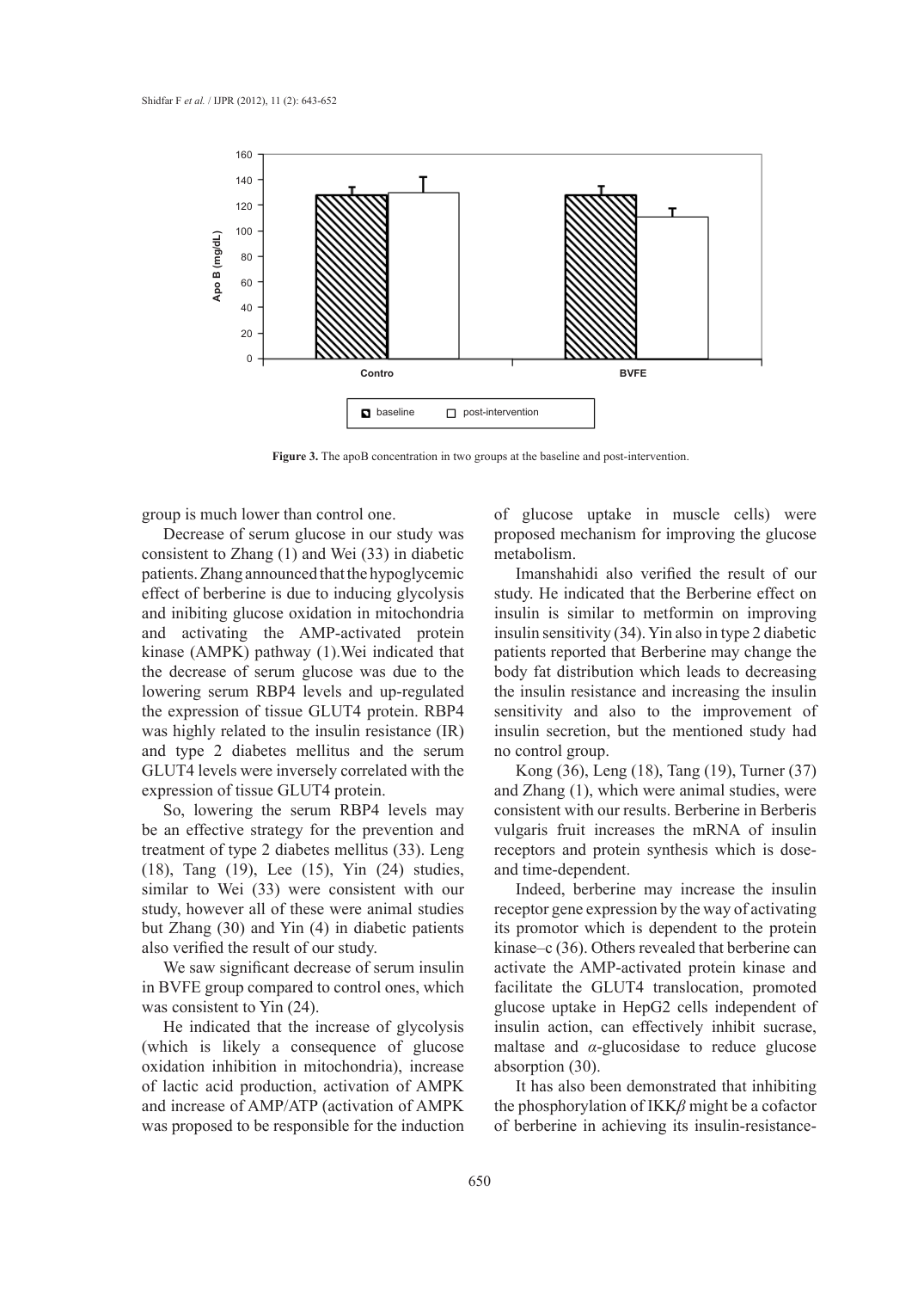*The Effects of Berberis vulgaris Fruit Extract on Serum Lipoproteins*

improving effects.

The latest study also proved that berberine could inhibit the fructose-induced insulin resistance in rats possibly through increasing the HNF-4 $\alpha$  in liver. HNF-4 $\alpha$  is a positive regulator of PEPCK, so an increase of HNF-4*α* would result the increased gluconeogenesis which lead to the decrease of insulin resistance (1). In spite of our results, Zhang (30) and Yin (35) reported significent decrease of HbA1c in diabetic patients, however, the dose and duration of these studies (1 and 1.5 g/d purified berberine for 3 months, respectively) were higher compared to our study.  $HbA<sub>1c</sub>$  in diabetic patients is higher than healthy humans that have reverse association with total antioxidant capcity (TAC).

Indeed, the increase of glucose oxidation and protein glycolysation occurs in diabetes. Finally, this glycolysation leads to the increased production of free radicals (2).

To our knowledge, there was no study to evaluate the Berberis vulgaris fruit or purified berberine on TAC, however, we saw significant increase of TAC in diabetic patients compared to the control ones.

Hyperglycemia not only generates more reactive oxygen species (ROS), such as superoxide and hydrogen peroxide, but also attenuates the antioxidative mechnisms through the glycation of scavenging enzymes including SOD and catalase. In hyperglycemia, the polyol pathway, an alternative route of glucose metabolism, will be activated. Aldose reductase, the first and rate-limiting enzyme in the polyol pathway, is activated through the hyperglycemia resulting in the overprodutction of sorbitol and fructos.

Accumulation of intracellular sorbitol can result in an increased intracellular osmotic pressure and activation of cytokines such as TNF leading to some of the pathophysiological changes associated with diabetes.

Berberine-treatment significantly inhibited the increase in aldose reductase activity and downregulated both mRNA and protein expression of aldose reductase which inhibited the polyol pathway.

However, we have not measured each of the antioxidants (SOD and catalase (which was the limitation of study)) but TAC was decreased in our study which had similar trend to Liu's study (38).

Imanshahidi's (34), Tomosaka's (25) and Yin's (10) reports were in accordance with our study but all of them were animal studies.

We can conclude that 3 g/d Berberis vulgaris fruit extract for 3 months in type 2 diabetic patients could decrease the cardiovascular risk factors, increase the TAC and improve the glycemic control.

#### **Acknowledgment**

We acknowledge the valuable assistance of the staff of Endocrine Research Center of Tehran University of Medical Sciences (Tehran, Iran) and we are also indebted to all patients who participated in this study.

#### **References**

- Zhang M, Lv XY, J, Xu ZG and Chen L. The (1) characterization of high-fat diet and multiple low-dose streptozotocin induced type 2 diabetes rat model*. Exp. Diabetes Res.* (2008) 70: 40-45.
- (2) Martin AC, Sanders RA and Watkins JB. Diabetes, oxidative stress, and antioxidants: a review. *J. Biochem. Mol. Toxicol.* (2003) 17: 24-38.
- (3) Song F, Jia W, Yao Y, Hu Y, lei L and Sun X. Oxidative stress antioxidant status and DNA damage in patients with impaired glucose regulation and newly diagnosed type 2 diabetes. *Clin. Sci*. (2007) 112: 599-606.
- Yin J, Xing H and Ye J. Efficacy of Berberine in (4) patients with type 2 diabetes. *Metabolism* (2008) 57: 712-717.
- (5) Yusuf S, Hawken O, Ounpuu S, Dans T, Avezum A and Lanas F. Effect of potentially modifiable risk factors associated with myocardial infarction in 52 contries (the Interheart study): case-control study. *Lancet* (2004) 364: 937-52.
- Liao D, Yang X and Wang H. Hyperhomocysteinemia (6) and high-density lipoprotein metabolism in cardiovascular disease. *Clin. Chem. Lab. Med.* (2007) 45: 1652-9.
- Daly C, Fitzgerald AP, O΄callaghan P, Collins P (7) and Cooney MT Homocysteine increases the risk associated with hyperlipidemia. *Eur. J. Cardiovasc. Prev. Rehabil.* (2009) 16: 150-5.
- 8-Fatehi M, Saleh TM, Fatehi-Hassanabad Z and (8) Farrokhfal Kh. A pharmacological study on *Berberis vulgaris* fruit extract. *J. Ethnopharmacol.* (2005) 102: 46-52.
- (9) Kermanshahi H and Riasi A. Effect of dietary dried *Berberies vulgaris* fruit and enzyme on some blood parameters of laying Hens fed wheat-soybean based diets. *Int. J. Poultry Sci*. (2006) 5: 89-92.
- $(10)$  Yin J, Zhang H and Ye J. Traditional chinese medicine in treatment of metabolic syndrome. *Endocr. Metab.*